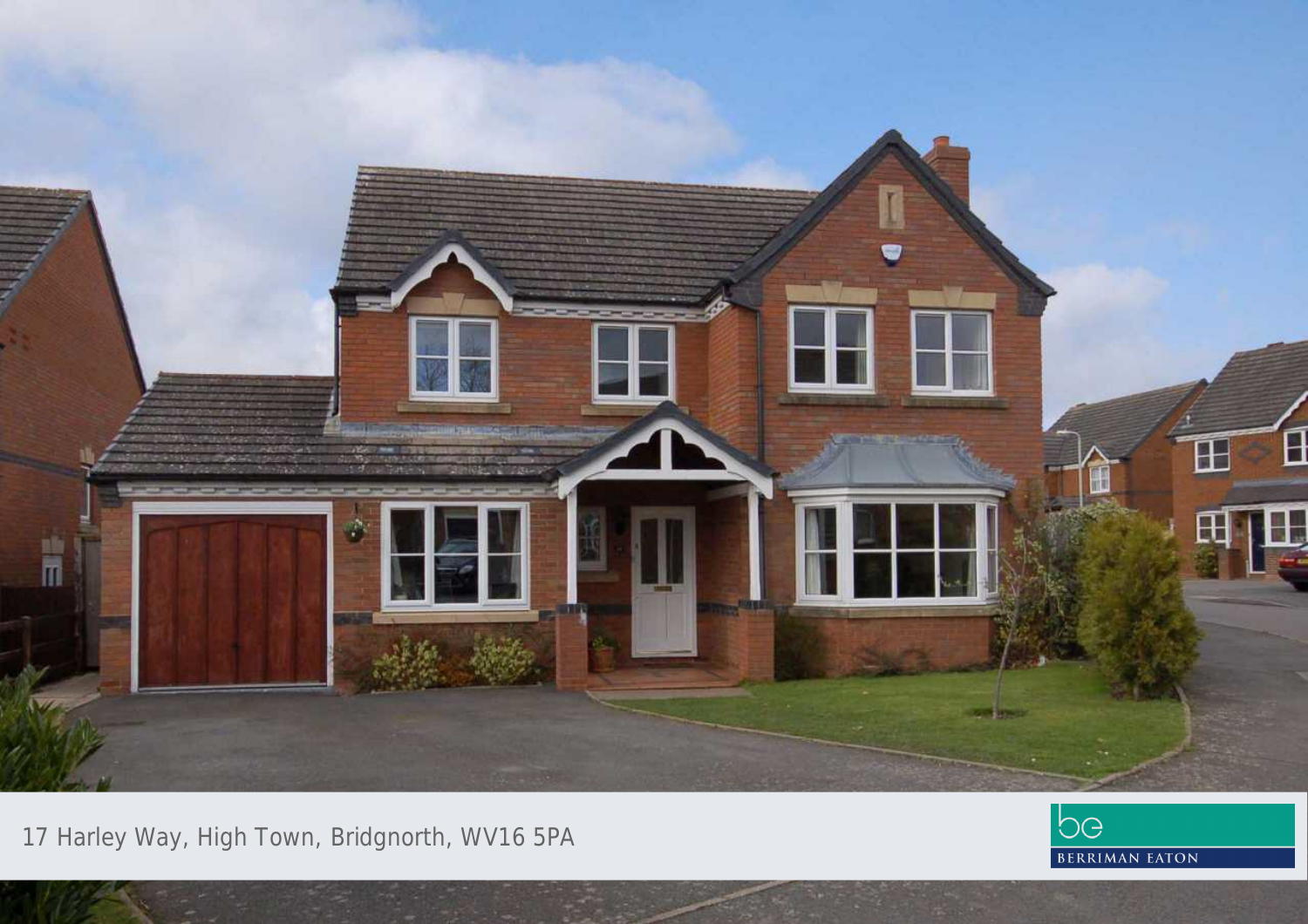# **17 Harley Way, High Town, Bridgnorth, WV16 5PA**

**OPEN VIEWING this SATURDAY 18th JULY between 11am - 1pm.**

**17 Harley Way is a substantial detached residence offering excellent family accommodation to include four reception rooms, five bedrooms and two bath/ shower rooms with lawned gardens, driveway and an adjoining garage.**

**Shrewsbury - 21.7 miles, Ludlow - 18.6 miles. Kidderminster - 14.4 miles, Telford - 13.5 miles, Wolverhampton - 15.8 miles, Stourbridge - 14.9 miles,**

#### LOCATION

The historic market town of Bridgnorth is flanked by the River Severn and divided between High Town and Low Town. The two are connected by the funicular railway. There are many interesting historic buildings and pleasant walkways including the Castle Walk and Gardens. Another notable attraction is the Severn Valley Railway with its historic steam trains. Within the town there are a range of facilities including a diverse selection of shops including antique, gift, grocery, butchers and bakers shops. There are larger supermarkets also on the edge of town. A selection of schools catering for most age groups together with a leisure centre, cricket, rugby and rowing club making this an ideal town for families.

#### ACCOMMODATION

This beautifully presented modern home is situated on this popluar development on the outskirts of town. Making an ideal family home, the centrally heated and double glazed accommodation comprises as follows: Entering via the central HALLWAY with lovely oak hardwood floors which continue through the ground floor except for the kitchen and utility. Within the reception hall is a CLOAKROOM with w.c. Double doors lead to the light and airy FRONT LOUNGE with a bay window and feature open fire. Further double doors separate the rear DINING ROOM with French doors opening in to the garden. A useful further RECEPTION ROOM/FAMILY ROOM is situated to the front of the property, originally the second garage. A further reception room situated to the rear, currently a STUDY with doors to the garden. There is an attractive BREAKFAST KITCHEN with a range of modern units comprising base cupboards and drawers, wall units, built-in dishwasher, inset stainless steel sink unit with mixer tap, two built-in fridges, complementary work tops over, inset ceiling spot lights, two ovens and separate hob. A door leads to the SEPARATE UTILITY with base and wall cupboards, drawer units, stainless steel sink unit with mixer tap, central heating boiler, doors give access to both the garden and utility. A staircase from the hallway, leads to the first floor landing which offers FIVE BEDROOMS - the MASTER BEDROOM has a range of built-in wardrobes together with an EN-SUITE SHOWER ROOM. There are a further FOUR BEDROOMS together with a FAMILY BATHROOM.

## **OUTSIDE**

Set back off the road behind a tarmac driveway which provides ample off road parking together with a SINGLE GARAGE, along with a lawn foregarden and planted shrub borders. A gated side access leads around to a most pleasant rear garden which has a paved patio area, lawn area beyond with shrub borders and side timber constructed log store and storage area.

## **SERVICES**

We are advised by our client that all main services are connected. Verification should be obtained from your surveyor.

### **TFNURF**

We are advised by our client that the property is FREEHOLD. Verification should be obtained by your Solicitors.

### COUNCIL TAX

Shropshire Council. Tax Band: F

### FIXTURES AND FITTINGS

By separate negotiation.

#### VIEWING ARRANGEMENTS

Viewing strictly by appointment only. Please contact the BRIDGNORTH OFFICE.

### DIRECTIONS

From our offices proceed onto Salop Street and take the next left onto the Ludlow Road. Take the last turning on the right before the island into Harley Way. Continue to follow around, where number 17 is positioned on the left hand side identified by our for sale board.

**13/15 High Street Tettenhall Wolverhampton WV6 8QS 01902 747744 tettenhall@berrimaneaton.co.uk**

**22/23 Whitburn Street Bridgnorth Shropshire WV16 4QN 01746 766499 bridgnorth@berrimaneaton.co.uk**

**www.berrimaneaton.co.uk**

**High Street Wombourne Wolverhampton WV5 9DP 01902 326366 wombourne@berrimaneaton.co.uk**

Offers around £389,000



**IMPORTANT NOTICE:** Every care has been taken with the preparation of these Particulars but they are for general guidance only and complete accuracy cannot be guaranteed. Areas, measurements and distances are approximate and the text, photographs and plans are for guidance only. If there is any point which is of particular importance please contact us to discuss the matter and seek professional verification prior to exchange of contracts.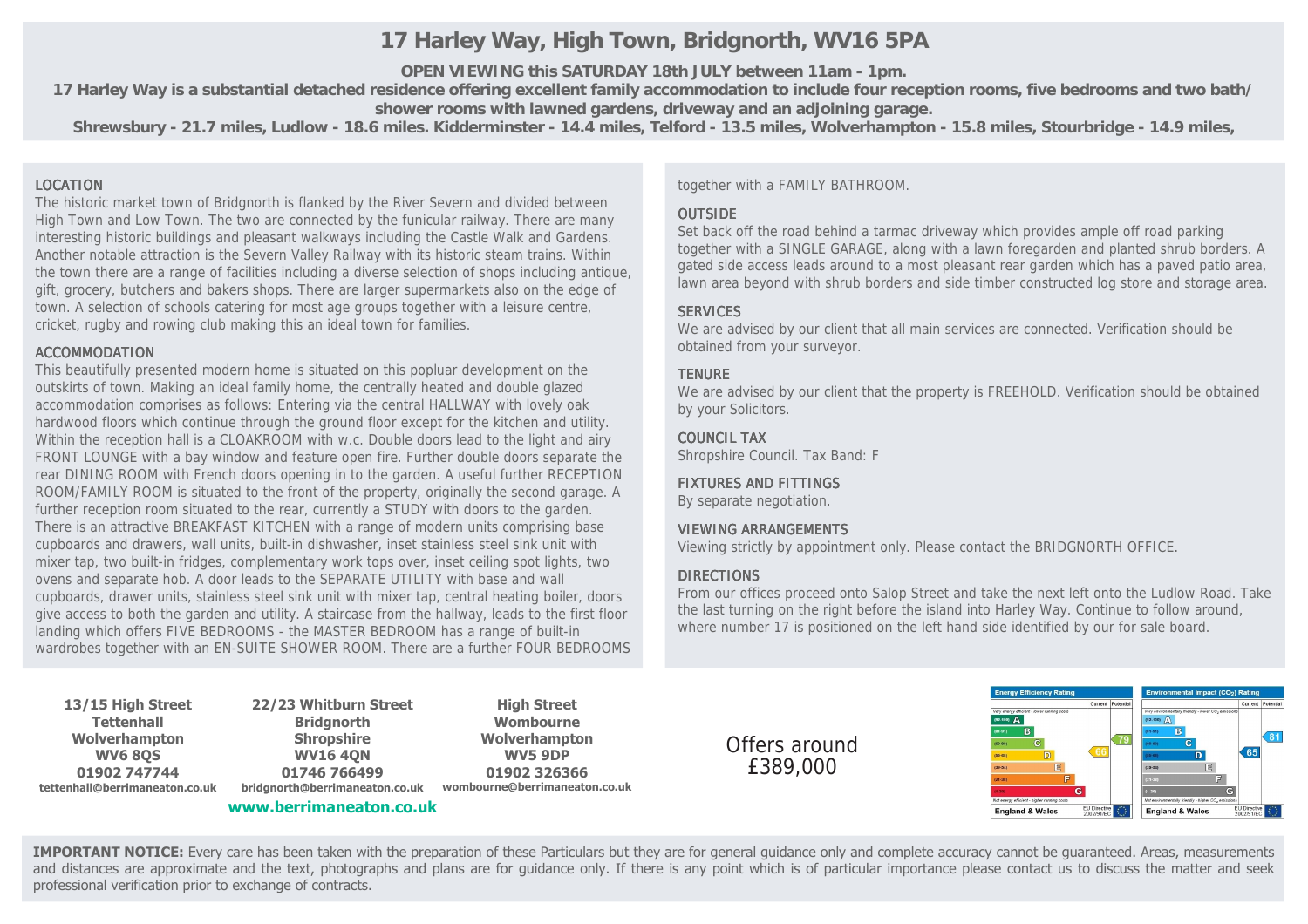



1ST FLOOR

**GROUND FLOOR**